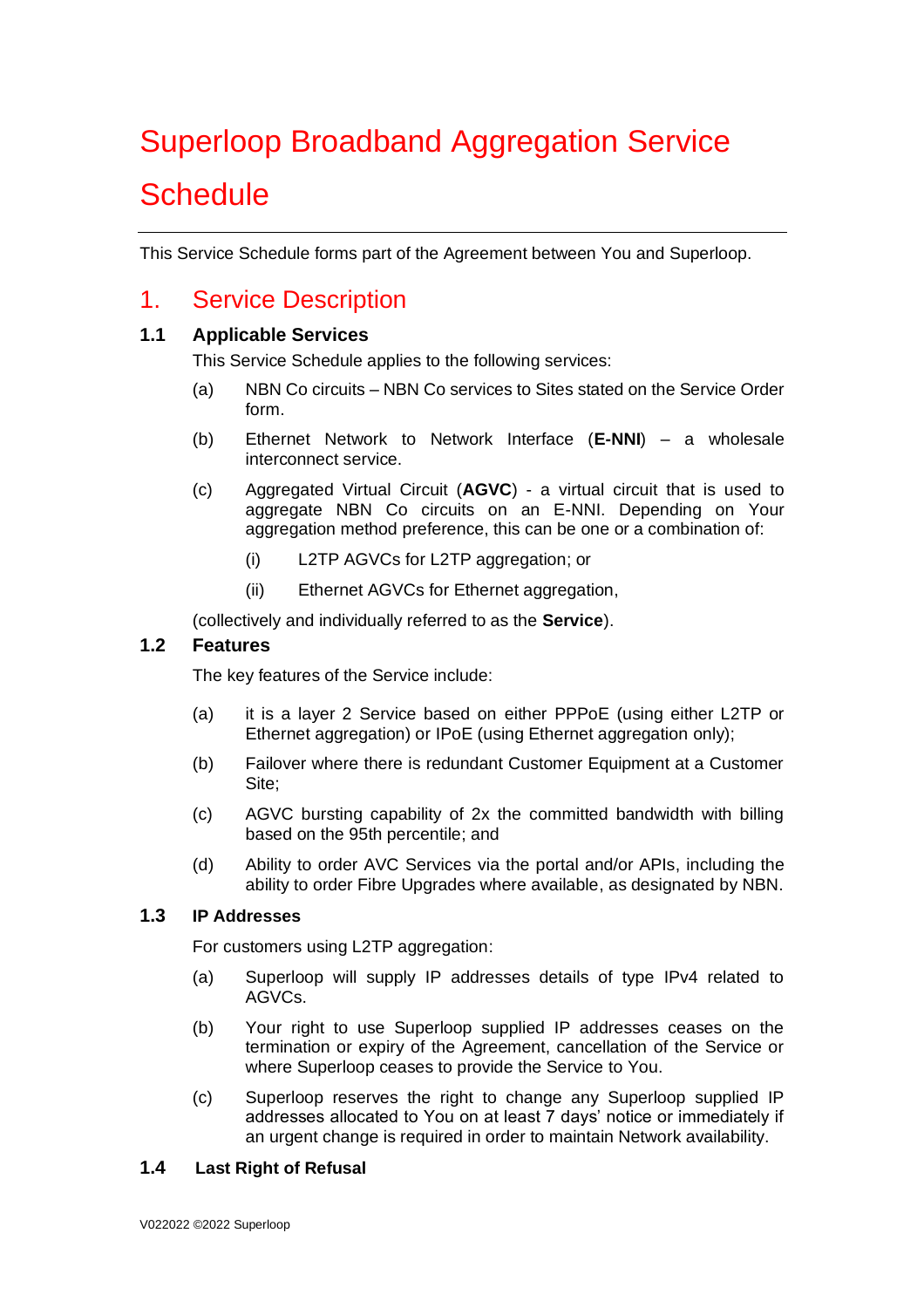If at any time during the Service Term You receive an offer from a Third Party for the provision of the Service or for the End User accounts who use the Service **(Third Party Offer)**, You will notify Superloop and grant Superloop with the last right to match the Third Party Offer (whether that be on price, quality, service capability, or the price for the End User accounts) within 7 days of being notified. If Superloop matches a Third Party Offer to provide the Service, you agree to enter into a Service Order with Superloop for the relevant Service. If Superloop matches a Third Party Offer for the End User accounts, you agree to enter into an agreement with Superloop to sell and transfer the relevant End User accounts to Superloop.

# 2. Provision of Services

#### **2.1 Infrastructure and Capacity check**

All quotes are subject to a check of Superloop's infrastructure and capacity constraints. If the check indicates that there would be a requirement for additional infrastructure, capacity, or cost, Superloop may cancel any existing quote and issue a replacement. This replacement quote may also propose a Feasibility Study under clause 2.2.

#### **2.2 Feasibility Study**

- (a) Where You request a Feasibility Study or Superloop requires one to be done, You must pay the applicable Feasibility Study Charge.
- (b) Superloop will refund the Feasibility Study Charge to You where:
	- (i) You order the Service within the validity period of the study;
	- (ii) Superloop notifies You of the results of the Feasibility Study and You confirm that You wish to proceed with the Service Order for the Service; or
	- (iii) Superloop completes the provisioning of the Service without notifying You of the results of the Feasibility Study.

If the result of the Feasibility Study is that additional infrastructure is required for Superloop to provision the Service, Superloop will advise You of any additional Charges that will apply. If You do not agree to pay those additional Charges, the Service Order will terminate. Superloop may invoice You for any reasonable provisioning costs Superloop has incurred up to the date of termination of the Service Order.

#### **2.3 Availability**

- (a) The Service and the AVC Services are not available in all geographical areas. Superloop will notify You of Coverage Areas from time to time.
- (b) You acknowledge that the Service is only available where NBN Co and Superloop both have existing infrastructure.
- (c) Superloop may refuse any request made by You for the supply of a Service or an AVC Service for any reason in its sole and absolute discretion, including if:
	- (i) the relevant End User's premises is located outside a Coverage Area; or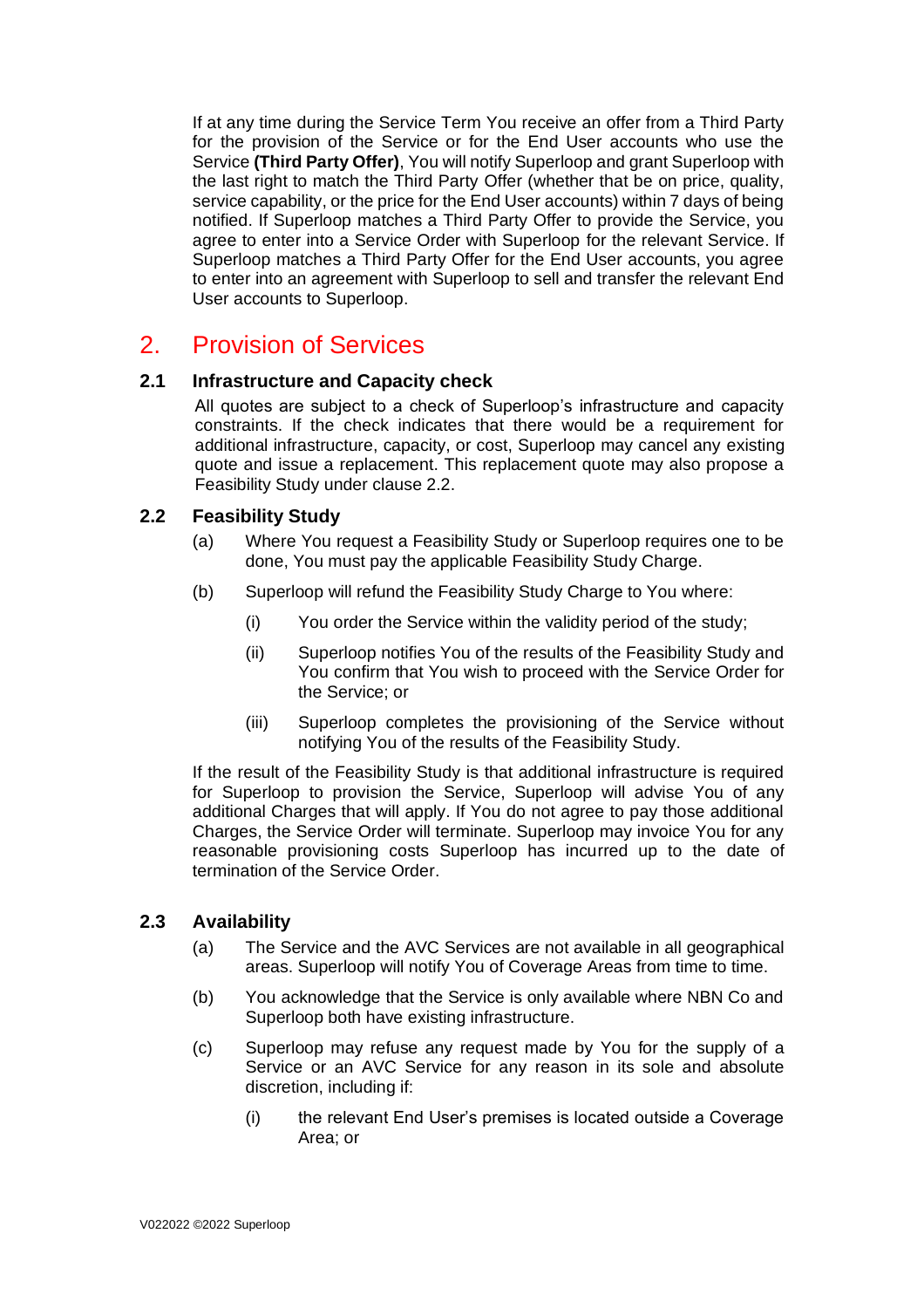- (ii) the Service or AVC Service does not pass Service Qualification or does not otherwise meet the requirements advised by Superloop; or
- (iii) capacity, interference, technical capability or other technical matters affecting the NBN Co Network, Superloop Network or a relevant Third Party network at the relevant time preclude, or would unduly delay or affect, the provision of that Service.

#### **2.4 Provisioning**

- (a) At the Customer Site the Service will be provisioned at the Superloop nominated demarcation area by the RFS Date in accordance with Good Industry Practice.
- (b) At the End User Site the AVC Service will be provisioned at the NBN CO nominated demarcation area in accordance with Good Industry Practice.

#### **2.5 Site access**

- (a) Superloop will use reasonable endeavours to install lead-in infrastructure and a suitable demarcation point for the Service within each Site where Superloop supplies an E-NNI Service.
- (b) Superloop's obligation under clause 2.5(a) does not extend to:
	- (i) entering into licence agreements with property owners, managers, or occupiers;
	- (ii) paying licence fees for the installation of its infrastructure;
	- (iii) litigating to enforce its rights as a telecommunications carrier under relevant legislation (**Carrier Rights**); or
	- (iv) referring objections to the exercise of its Carrier Rights to any Regulator.

#### **2.6 Network Access Points**

- (a) The Network Access Point at the Customer Site where Superloop supplies a Service will be at Superloop's demarcation point inside the Site.
- (b) The Network Access Point at an End User Site where NBN Co supplies a service will be at NBN Co's demarcation point inside the Site.

#### **2.7 Testing of Services**

- (a) Before making an AGVC available to You, Superloop will work with You to test the Service to ensure the AGVC is active.
- (b) For Ethernet aggregation, all Ethernet AGVCs (and the associated E-NNIs) in Your Service Order need to be activated before You can order any AVC Services using Ethernet aggregation.

#### **2.8 Failure to make a Service available at a Network Access Point**

- (a) Superloop's obligation to make a Service available at a Network Access Point by the RFS Date will be extended to reflect any delay in achieving the RFS Date caused or contributed to by You, NBN Co, any Third Party or a Force Majeure Event.
- (b) Subject to clause 2.9(a), if Superloop fails, to make a Service available to You at a Network Access Point within 60 days of the RFS Date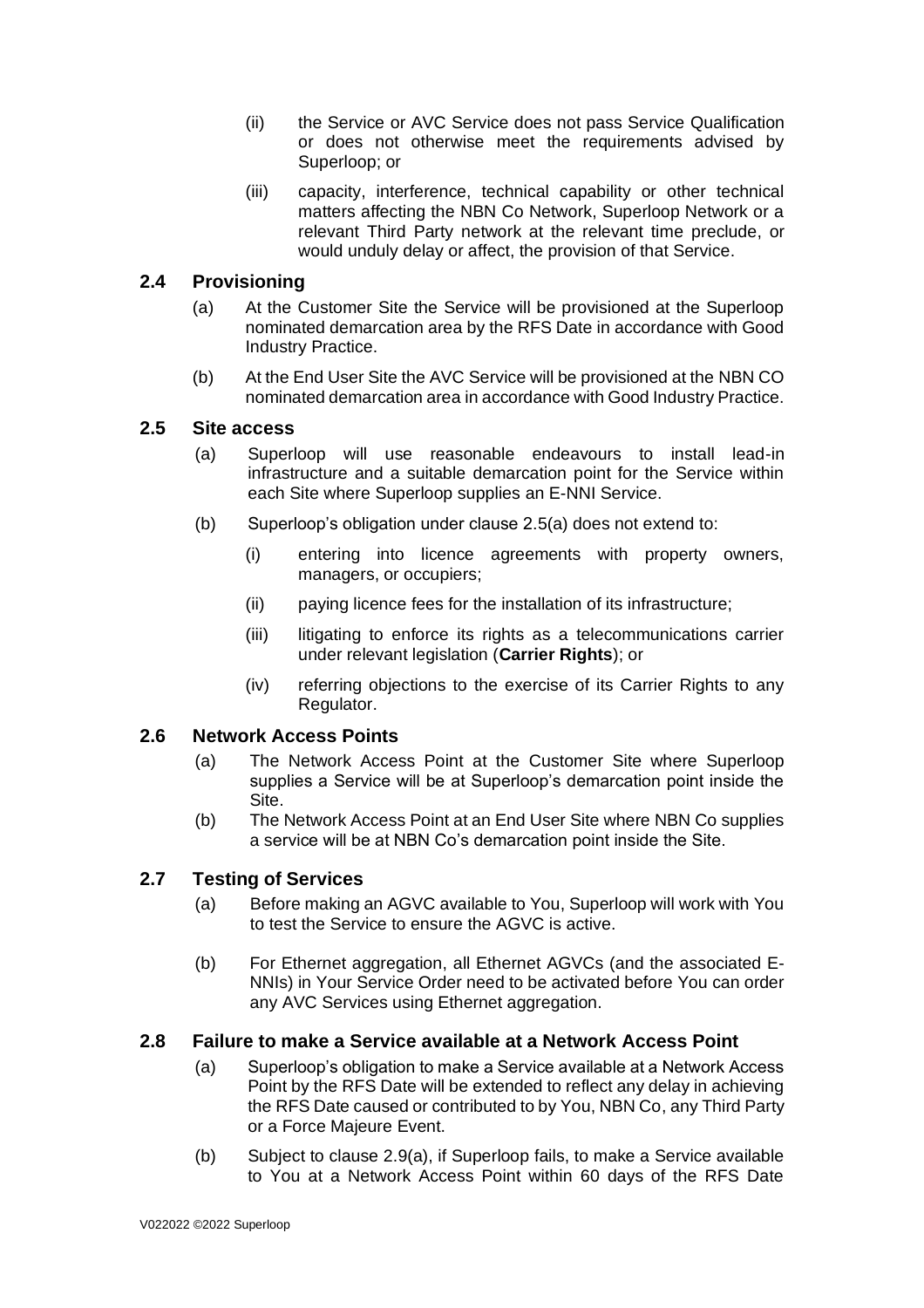applicable to that Network Access Point, You may, by notice in writing to Superloop:

- (i) request that the parties negotiate an alternative Network Access Point in good faith; and
- (ii) if the parties cannot agree on an alternative Network Access Point within 30 days, Superloop will have no further obligation in respect of the original Network Access Point and (as Your sole and exclusive remedy) You may terminate the affected Service by written notice to Superloop.

## 3. Your obligations

#### **3.1 Service Order information**

- (a) You must provide accurate and complete Site address information to Superloop for use in qualifying each Service. You may be liable for any costs incurred by Superloop due to any incorrect, false or misleading information You provide.
- (b) If You change a Site location prior to the delivery of the Service, You must pay Superloop's reasonable costs and fees (if any) arising from the change of Site.
- (c) The total number of AVCs available to you in Tasmania or the Northern Territory cannot exceed 5% of Your total AVCs, unless otherwise agreed in writing. Should this be exceeded, Superloop may impose additional charges for the Service.

#### **3.2 NBN Co fees**

Superloop will pass through to Your invoices any NBN fees associated with an AVC Service, including fees relating to (but not limited to): incremental services or NBN equipment, appointments, incorrect faults, service activations, new developments, service transfers and reversals and reconnection fees.

#### **3.3 NBN Fair Use Policy**

- (a) You acknowledge that all AVC Services are subject to the relevant NBN Wholesale Broadband Agreement Ethernet Product Module Fair Use Policy (**Fair Use Policy**) which is accessible by this link: https://www.nbnco.com.au/sell-nbn-services/supply-agreements/wba
- (b) You acknowledge that NBN may take action, or request that customers take action, against AVC Services that are in breach of the Fair Use Policy.
- (c) You will undertake any action required by Superloop and/or NBN to adhere to this Fair Use Policy.

#### **3.4 Fibre Upgrades**

- (a) You may be eligible for Fibre Upgrades as part of an AVC Service order. Fibre Upgrades are available at select locations as designated by NBN and indicated to You in the Service Qualification.
- (b) Fibre Upgrades can be requested via the portal and/or API.
- (c) Fibre Upgrades are subject to longer installation timeframes under the Service-Level Agreements by NBN and may take several months to complete from the time of Your Fibre Upgrades order. You acknowledge: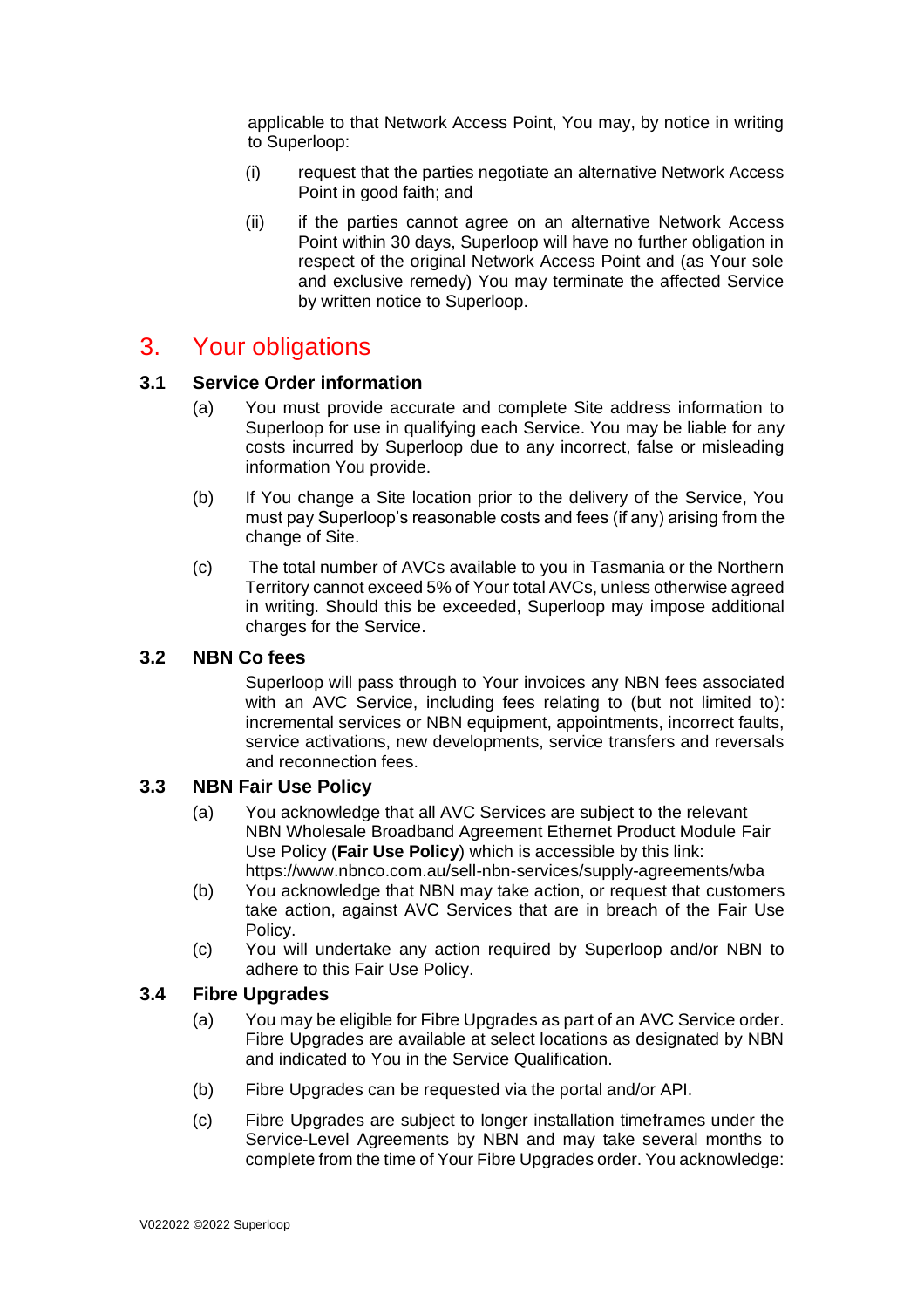- (i) that installation timeframes for Fibre Upgrades under the Service-Level Agreements by NBN are not in the control of Superloop and that accelerated installations cannot be requested; and
- (ii) should You require an AVC Service earlier, You should place an AVC Service Order on the existing technology, prior to placing an order for Fibre Upgrades.
- (d) Fibre Upgrades are delivered as a parallel service to any existing services being delivered by a different NBN technology. Following completion of the Fibre Upgrades:
	- (i) Superloop will commence AVC charges for the Fibre Upgrades;
	- (ii) should You have any existing active AVC Services at the Site location, You are responsible for the cancellation or transfer of these AVC Services;
	- (iii) You will be liable to pay Superloop all applicable charges in the event that You do not cancel or transfer Your existing active AVC Services; and
	- (iv) should another Retail Service Provider request a Fibre Upgrade, whether with Superloop or through any other wholesale arrangement, at a Site location where You have an active AVC Service, You will remain liable to Superloop for all applicable charges in the event:
		- (A) Your customer does not cancel their existing service with You; and
		- (B) You do not process the cancellation of the AVC Service with Superloop.
- (e) Fibre Upgrades are subject to minimum speeds as indicated to You at the time of submitting Your Fibre Upgrades order.
- (f) For Fibre Upgrades ordered by You, You will be liable to pay Superloop the Fibre Upgrade Early Termination Fee, if applicable. The Fibre Upgrade Early Termination Fee is payable a maximum of once per location and is not applicable to either Retail Service Provider in the event of a service transfer.

#### **3.5 Responsibility for Interconnection**

- (a) You are responsible for procuring and installing (at Your own cost) any Customer Equipment necessary to connect Your network infrastructure to the Network Access Point.
- (b) In circumstances where You are unable to procure and install the Customer Equipment, You may request that Superloop do so on Your behalf. You agree to pay Superloop the costs associated with the equipment and its installation and acknowledge that such equipment is deemed Customer Equipment for the purposes of the Agreement.

#### **3.6 Technical obligations**

- (a) You need to select the aggregation method for an AVC Service at the time of the AVC Service order.
- (b) For customers using L2TP aggregation;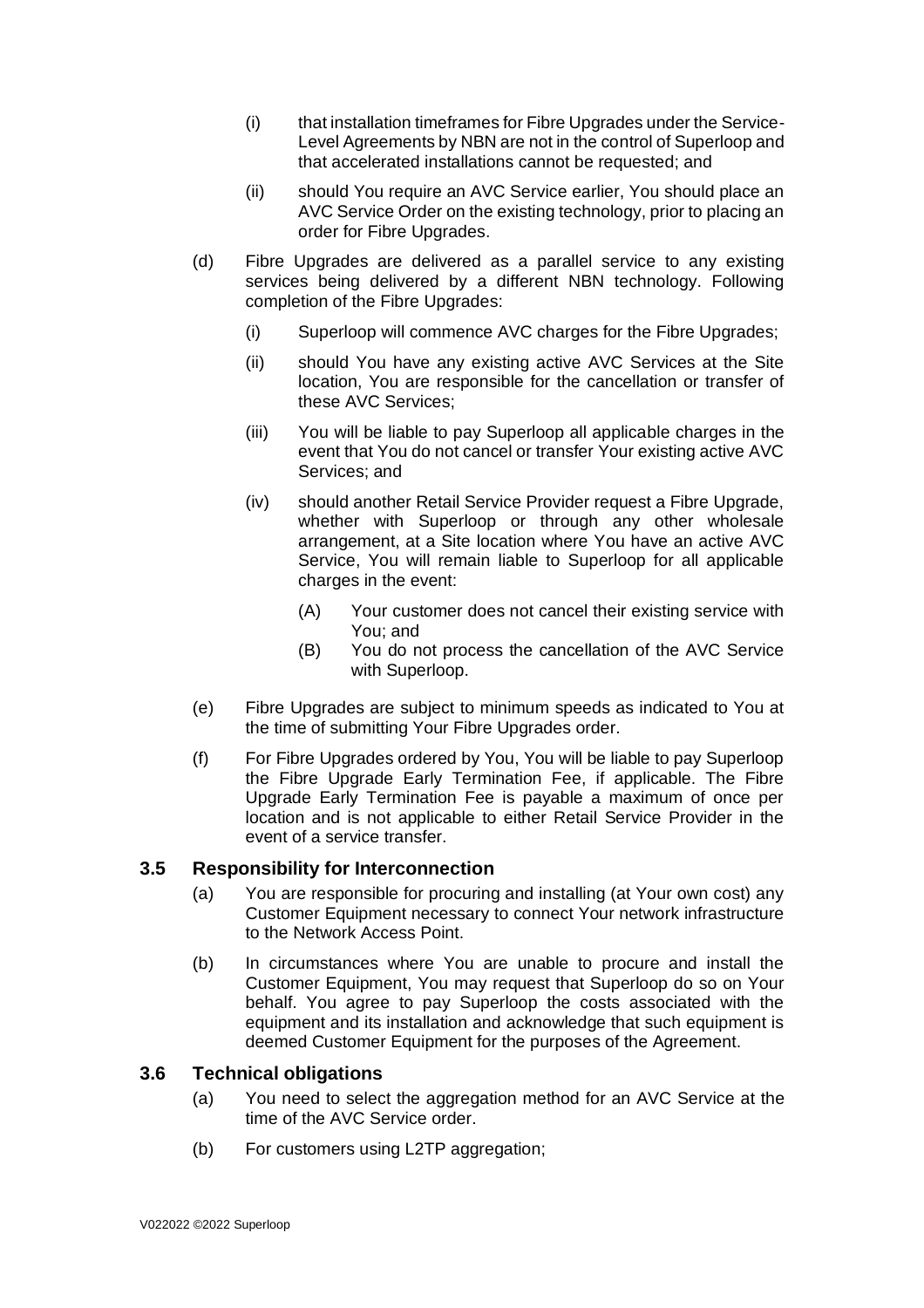- (i) You must have at least one LNS that is capable of accepting and advertising Superloop supplied IP addresses using BGP.
- (ii) The Failover feature of the Service will only apply if You have redundant Customer Equipment, including LNS, at the Customer Site.
- (iii) You must use the Superloop supplied IP addresses (type IPv4), for Your LNS.
- (iv) You are responsible for supplying IP Addresses to Your End Users.
- (v) In all cases You must ensure that the correct Superloop IP address advertisement is used.
- (c) For customers using Ethernet aggregation;
	- (i) You must order at least one Ethernet AGVC per state/territory.
	- (ii) For each Ethernet AGVC You may optionally designate a 'standby' E-NNI for Failover. The Failover feature will only apply if You have nominated a standby E-NNI. If You have requested to remove the requirement for LACP, there may be scenarios in which interface failures are not detected and therefore AGVCs will not Failover to an associated standby E-NNI.
	- (iii) Failover for any L2 transmission or port failures past the E-NNI within Your network will be Your responsibility.
	- (iv) The number of associated AVC Services must be less than 4,000 per Ethernet AGVC. Beyond 4,000, the system will look for the next Ethernet AGVC for that state.
	- (v) You need to allow sufficient lead-time to order and provision new AGVCs to prevent AVC ordering limitations or issues.

#### **3.7 Rack space**

If applicable, You must supply at least 2 rack units of space in a cabinet at the Network Access Point to accommodate Superloop Equipment at the Customer Site.

#### **3.8 Power**

- (a) The supply of power to equipment installed at the demarcation point is Your responsibility and must meet any relevant local laws, regulations and standards.
- (b) You must not use extension cords in relation to equipment installed at the Network Access Point. Superloop does not recommend that any other items with a high-power draw be connected to the same power board as telecommunications equipment.
- (c) Superloop recommends the use of a power conditioner or Uninterrupted Power Supply.
- (d) Superloop will not be liable for any disruption to the Service caused or materially contributed to by the failure of or type of power supply.
- (e) Transients on or changes in supply of the mains voltage must not exceed:
	- (i) Transients  $\pm 7\%$  of the nominal 230 volts AC (phase to neutral);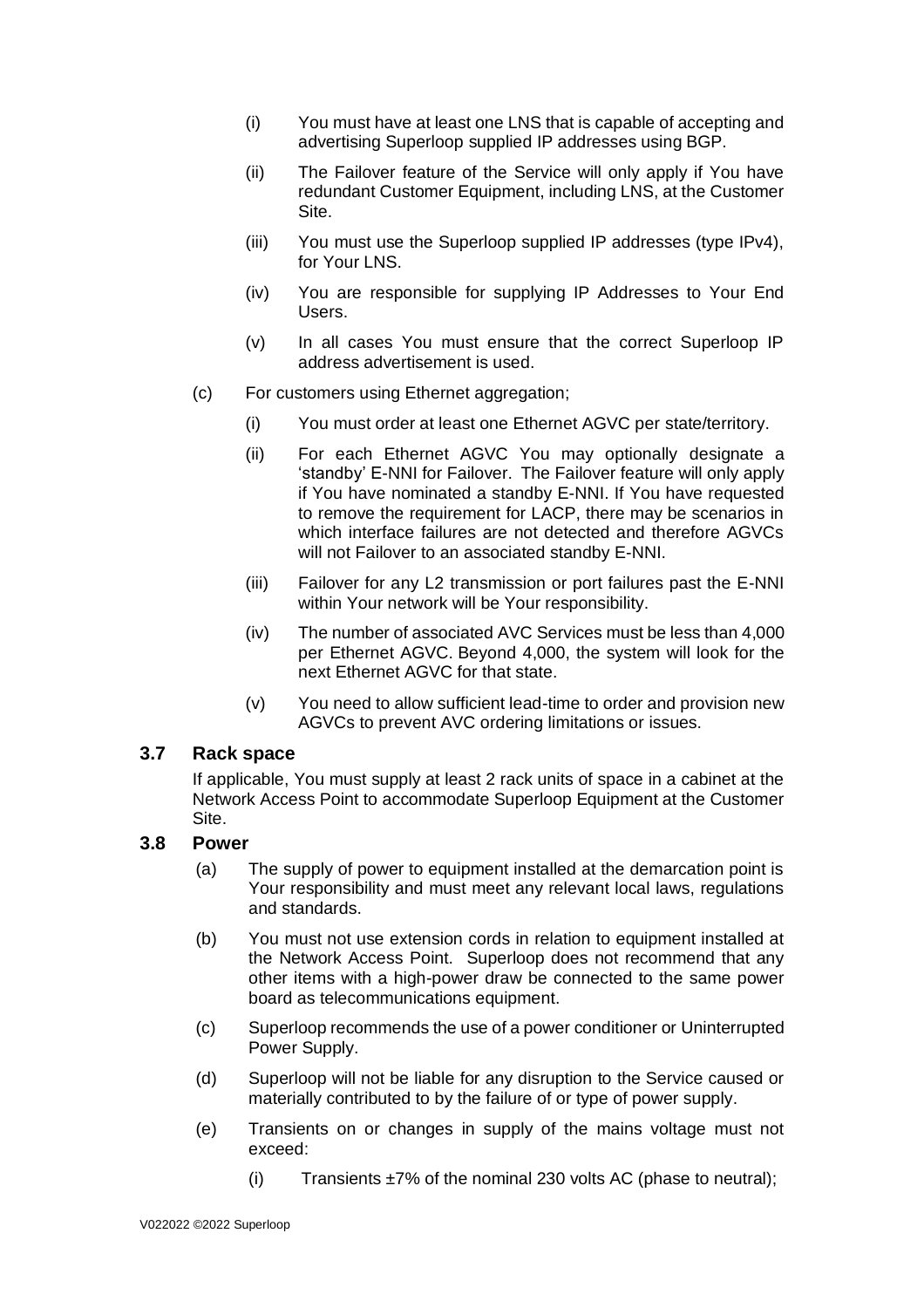- (ii) Changes in supply ±50% of the nominal 230 volts AC (phase to neutral);
- (iii) a duration of 10 milli-seconds;
- (iv) one occurrence in a 10 second window.

#### **3.9 Heating/cooling**

You are responsible for ensuring that the Network Access Point temperature and humidity is within the below parameters:

- (a) temperature is between 15 to 35 Celsius; and
- (b) relative humidity is between 20% to 80%.

#### **3.10 Data retention regime**

You acknowledge and agree that:

- (a) Superloop has no visibility of an End User's use of the internet; and
- (b) with respect to the Service, You are solely responsible in complying with the data retention regime pursuant to the Telecommunications Act and Telecommunications (Interception and Access) Act 1979 (Cth) (Acts); and
- (c) any requests made pursuant to either of those Acts which are submitted to Superloop will be referred to You for a response.

### 4. Access

#### **4.1 NBN Co Access Service**

The access service is NBN TC4 which is delivered on a best efforts basis, as prescribed by NBN Co.

## 5. Maintenance

#### **5.1 Planned Outage Periods**

Superloop will, wherever reasonably practical in the circumstances, give You at least 10 days prior notice of any Planned Outage Period (**Proposed Outage**) that is within its control and will consider any reasonable representations and requests by You in respect of that Proposed Outage. You acknowledge that such prior notice will not always be reasonably practicable, and that Your requests in respect of a Proposed Outage may not be acted on.

#### **5.2 Minimise Disruption**

Superloop will use its reasonable endeavours to minimise disruption to any affected Service and the Network arising from any Planned Outage Periods.

## 6. Faults and Fault Tickets

#### **6.1 Reporting Faults**

You must report a Fault to the Help Desk promptly upon becoming aware of the Fault.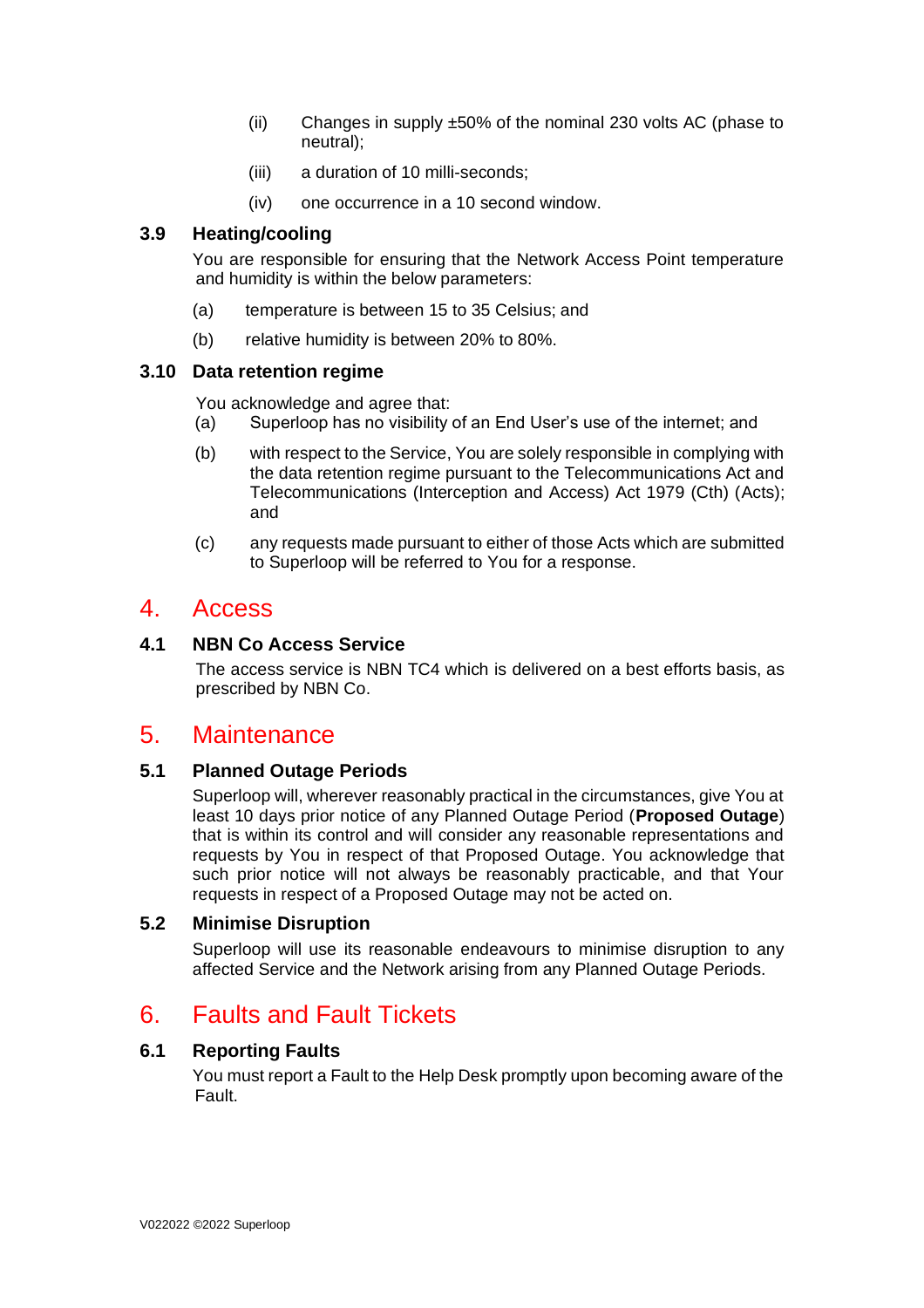#### **6.2 Fault Tickets**

Upon being notified of a suspected Fault by You and receiving a Fault report from You, the Help Desk will assign a reference number to the Fault (**Fault Ticket**) and will issue that reference number to You.

#### **6.3 Closure of Fault Tickets**

When Superloop has remedied a Fault, it will notify You that the Fault Ticket is "closed".

#### **6.4 Faults reported in error**

If You report a Fault to the Help Desk in circumstances where the Service disruption is not due to a Fault within the Network (for example where unavailability of the Service is caused by Your Equipment within the Network) or the Fault is due to damage caused by You, You will bear the cost of Superloop investigating the reported Fault.

#### **6.5 Information updates**

During the Remedy Period, the Help Desk will, in response to a request from You, provide updates in respect of the progress of any Fault resolution to You where such information is reasonably available to Superloop.

## 7. Service credits

#### **7.1 Service credits**

(a) Subject to the Service credit conditions listed in clause 7.2 and in the event of Superloop failing to meet the Service Availability Target, the following Service credits will apply.

| <b>Service</b><br><b>Availability</b><br><b>Target</b> | <b>Incremental</b><br>deviation from<br><b>Service Availability</b> | <b>Service Credit for</b><br>first increment                                                                                  | <b>Service Credit for</b><br>subsequent<br><i>increments</i> |
|--------------------------------------------------------|---------------------------------------------------------------------|-------------------------------------------------------------------------------------------------------------------------------|--------------------------------------------------------------|
| AGVC 99.95%                                            | $0.5\%$                                                             | 5% of the monthly 5% of the monthly<br>recurring Charge for recurring Charge for<br>the affected Service the affected Service |                                                              |

- (b) Subject to the Service credit conditions listed in clause 7.2, Superloop will apply any Service credits it receives from NBN Co with respect to:
	- (i) NBN Co failing to meet any enhanced Service Levels which apply to the AVC Service; or
	- (ii) NBN Co providing credit based on bundled CVC inclusions associated with the appropriate AVC.

#### **7.2 Service credit conditions**

The following conditions apply to Service credits:

- (a) Service credits apply from the first full calendar month that the eligible Service is operational;
- (b) where the credit is available, the credit is the only remedy in the event of any failure to meet the defined target (where the credit is not available, no remedy is available);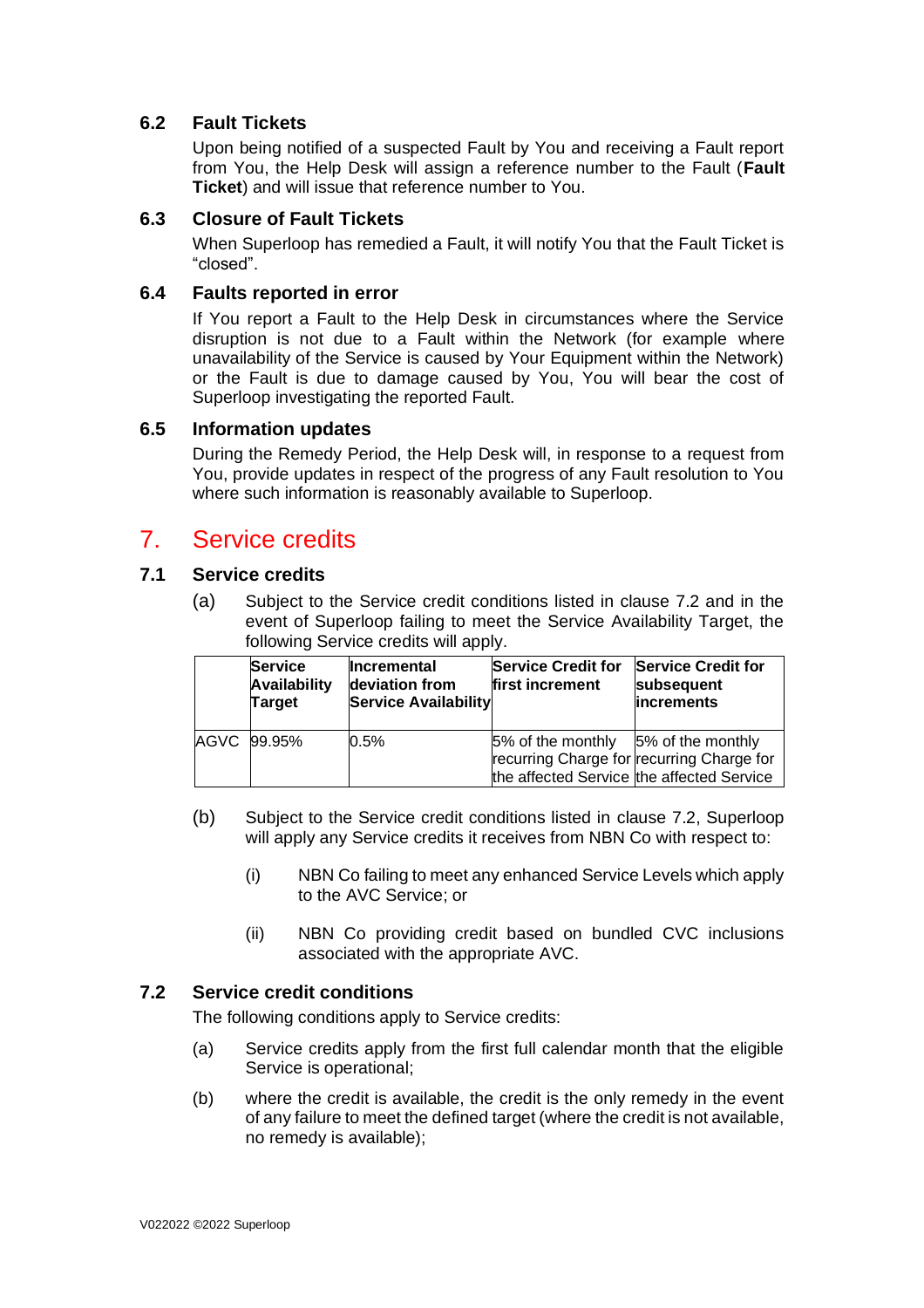- (c) You must apply for the credit by contacting the Help Desk and following the prescribed process for obtaining credits within 30 days of the end of the month to which the credit applies;
- (d) the Service credit may only be applied by way of a credit, and cannot be redeemed for cash;
- (e) the maximum Service credit available for an AGVC in any month will not exceed 50% of the total monthly Charges for that eligible Service in that month; and
- (f) the maximum Service credit available for enhanced Service Levels is capped at the amount received from NBN Co for that eligible Service in that month.
- (g) the maximum Service credit available for CVC in any month will not exceed 70 percent of the total monthly AGVC Charges for that eligible Service in that month.

## 8. Changes

#### **8.1 Relocations**

- (a) In the event You require a relocation of a Service to a new Site, You must make a written request to Superloop in a manner nominated by Superloop. You acknowledge that not all Services can be relocated.
- (b) Superloop will respond to Your request and advise, in its absolute discretion, You whether the Service can be relocated.
- (c) Where the Service can be relocated, a once-off fee may apply as well as a change to the Charges.

#### **8.2 Upgrades**

You may at any time make a written request in a manner nominated by Superloop to upgrade the bandwidth of the Service. You acknowledge that a once-off upgrade fee and additional monthly Charges may apply.

#### **8.3 Service Order**

If You make a request under clauses 8.1 or 8.2 which is accepted by Superloop, the parties will give effect to that change by signing the relevant change request form. In circumstances where the changes are substantial or involve an extension of the Service Term, the parties will enter into a new Service Order which, upon execution, will replace the previous Service Order.

#### **8.4 Variations by Third Parties**

Without limiting Superloop's rights under any other clause of the Agreement, Superloop may on written notice to You vary this Service Schedule or a Service Order (excluding the Charges) if a Third Party's supply terms or agreement with Superloop is varied, terminated or replaced and as a result of that variation, termination or replacement, Superloop considers (on reasonable grounds) that a variation to this Service Schedule or the Service Order is necessary.

## 9. Defined terms

Any capitalised terms in this Service Schedule, which are not defined below, have the meaning given to those terms in the Agreement. All other capitalised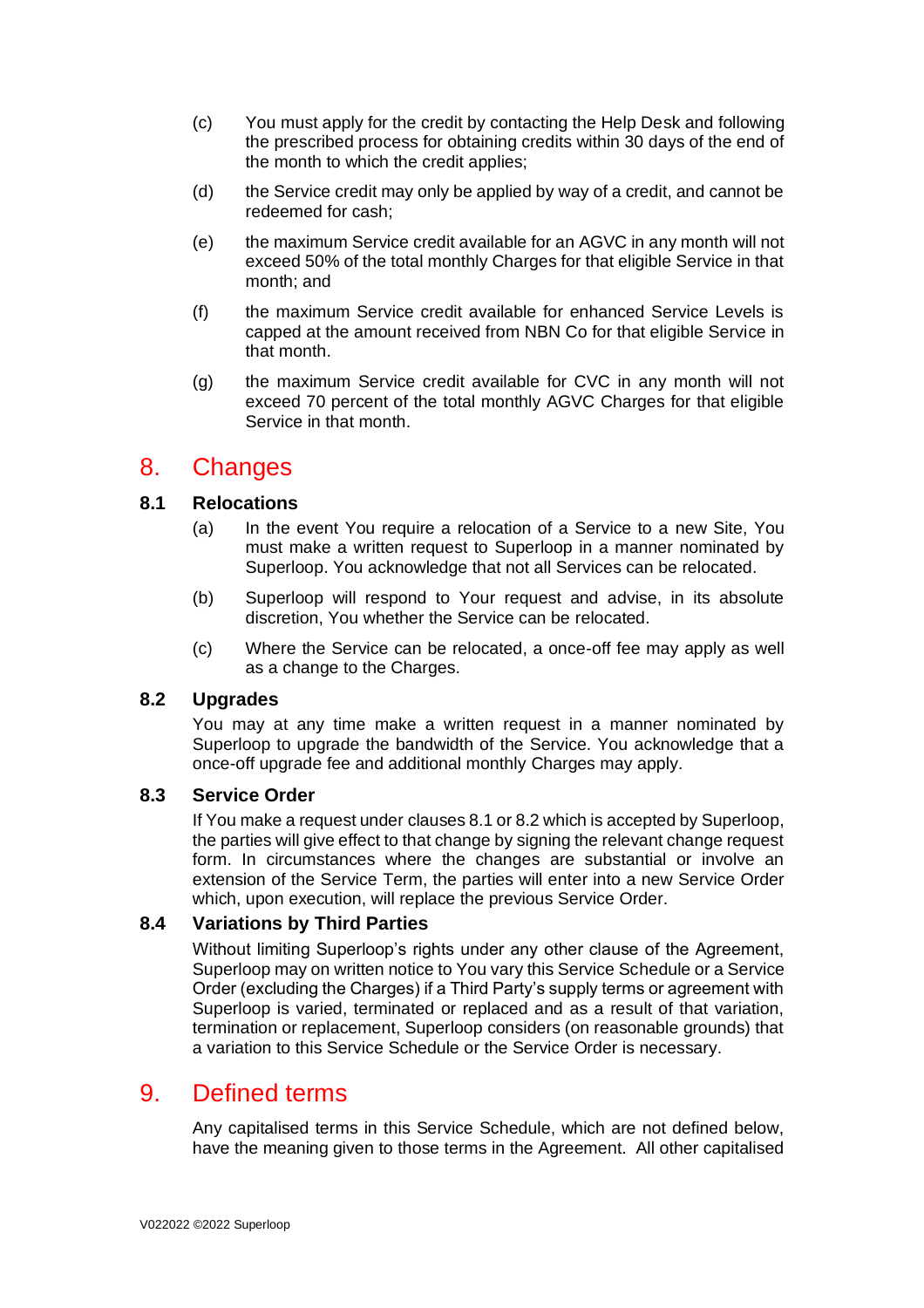terms in this Schedule have the following meaning, unless the context otherwise requires:

**Agreement** means the agreement between Superloop and You (incorporating the General Terms, this Service Schedule and any applicable Service Order) in relation to the supply of Services by Superloop to You, which is available at [https://superloop.com/legal/terms/.](https://superloop.com/legal/terms/)

**AVC / AVC Service** means Access Virtual Circuit as defined by NBN Co. This is a best-efforts bandwidth service ordered by You through Superloop for an End User Site.

**BGP** means Border Gateway Protocol.

**Coverage Area** means a geographical area in which Superloop is able to supply a Service to You.

**Customer Equipment** means all of the equipment used by You, including, but not limited to, cross-connects and cables, in connection with the Service that is not supplied by Superloop.

**CVC** means Connectivity Virtual Circuit as defined by NBN Co. This is an aggregation of the AVCs from the End User Site back to the Superloop and NBN Co point of interconnect.

**End User** means Your customer.

**EVC** means Ethernet Virtual Connection.

**Excused Downtime** means the number of minutes in month, rounded to the nearest minute that the link state of the Service is 'down' due to:

- (a) Your acts or omissions or the acts or omissions of Your End Users, agents, contractors or anyone You are responsible for;
- (b) the acts or omissions of any Third Party or a fault on a Third Party's network or equipment;
- (c) any failure, incompatibility or error in the configuration of Customer Equipment (including cross-connect cables used by You to connect to the Services);
- (d) Superloop suspending the Service in accordance with the Agreement;
- (e) a Fault that arises and is resolved within a Planned Outage Period;
- (f) You exceeding the maximum capacity of a port connection or any other rate limitation set out in the relevant Service Order;
- (g) Failover not being activated due to LACP not being configured at Your request, which is only applicable to Ethernet AGVCs; or
- (h) a Force Majeure Event.

**Facility** means each data centre where Superloop will provide the Service, as listed in the relevant Service Order.

**Failover** refers to an automatic transfer of services to a redundant system when a failure is detected.

**Fault** refers to an outage of the Service but excludes circumstances arising as a result of a Force Majeure Event or as a result of damage caused by You or Your staff, agents or contractors. For the avoidance of doubt, except to the extent that a Planned Outage Period exceeds the planned outage window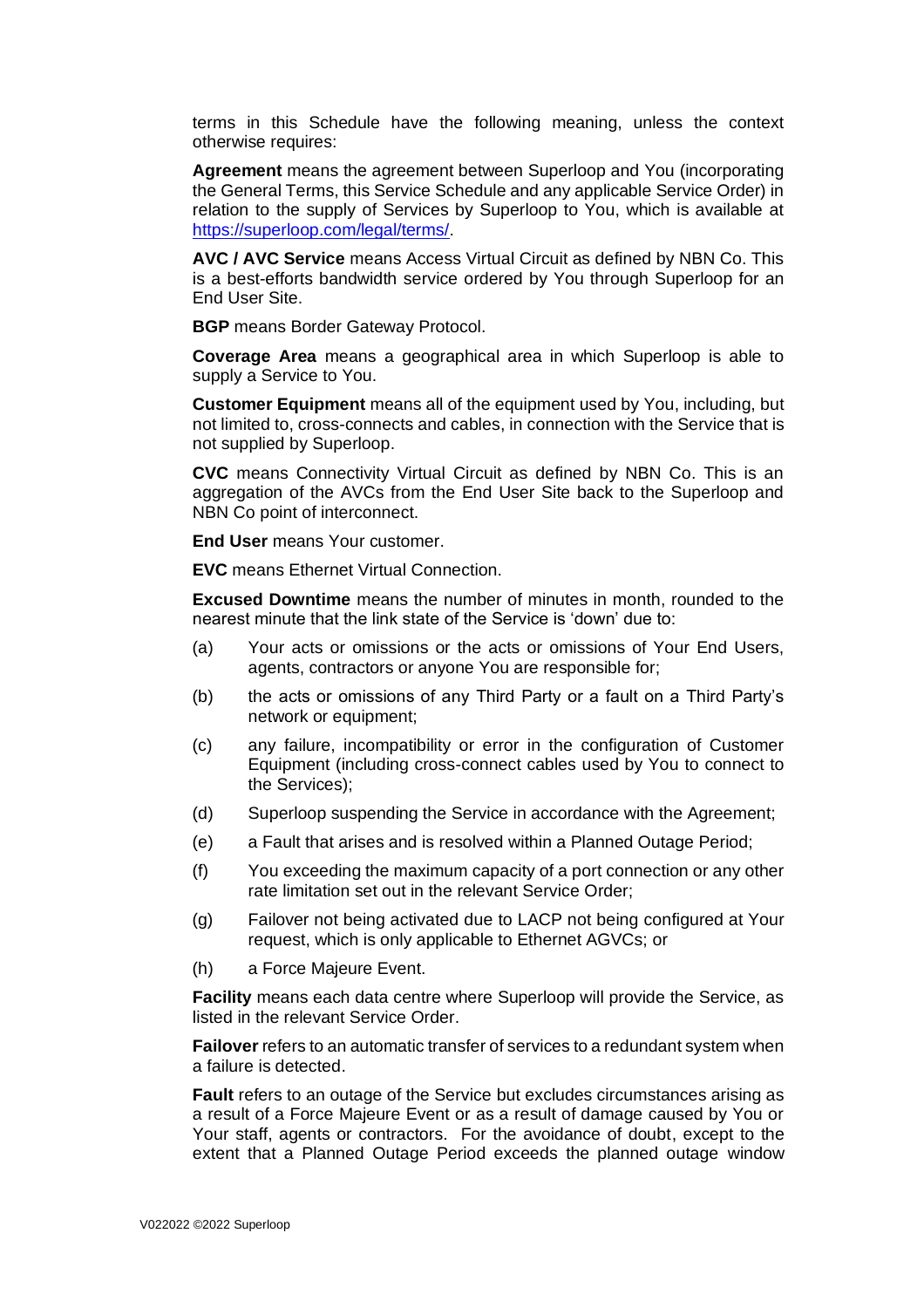notified in accordance with clause 5.1, Planned Outage Periods are not Faults for the purposes of the Agreement.

**Fault Ticket** has the meaning given in clause 6.2.

**Fibre Upgrades** means an AVC Service order which results in the installation and activation of NBN fibre at a location currently served by either:

- (a) the NBN Co FTTN Network: The Fibre Upgrade order will be subject to a minimum service speed order of 100/20 on the Fibre service; or
- (b) the NBN Co FTTC Network: The Fibre Upgrade order will be subject to a minimum speed order of 250/25 on the Fibre service.

**Fibre Upgrade Early Termination Fee** means a fee of \$200.00 excluding GST charged by Superloop to You in the event You:

- (c) change the service speed below the minimum speed of 100/20 for a location originally served by the NBN Co FTTN Network, or 250/25 for a location originally served by the NBN Co FTTC Network; or
- (d) cancel the service in the first 12 months from the installation of the Fibre Upgrades.

**Good Industry Practice** means the practice of a reasonable and prudent operator in the same business as the party required to comply with good industry practice.

**Help Desk** means a service offered by Superloop accessed by a telephone number or email address, as advised by Superloop from time to time, which may be used to convey potential fault information to Superloop.

**IPoE** means Internet Protocol over Ethernet.

**LACP** means Link Aggregation Control Protocol.

**LNS** means Your Layer 2 Tunnelling Protocol Network Server.

**NBN Co** means NBN Co Limited (ACN 136 533 741).

**NBN Co Network** means the NBN Co Fibre Network, the NBN Co FTTB Network, the NBN Co FTTN Network, the NBN Co FTTC Network, the NBN Co HFC Network, the NBN Co Satellite Network and the NBN Co Wireless Network

**Network Access Point** has the meaning given in clause 2.4.

**Planned Outage Periods** means the period during which Superloop, or a party on behalf of Superloop, may carry out work on its facilities, networks or systems for any reason, including arising out of or in connection with:

- (a) installation of infrastructure;
- (b) maintenance requirements (including scheduled maintenance);
- (c) infrastructure upgrades; and
- (d) Network relocation.

**PPPoE** means Point-to-Point Protocol over Ethernet.

**Remedy Period** means the period that:

- (a) commences on the earlier of when the Fault is reported to the Help Desk, or when Superloop otherwise becomes aware of the Fault; and
- (b) ends when the Fault is remedied.

**RFS Date** means the requested date for delivery of a Service, as specified in the relevant Service Order.